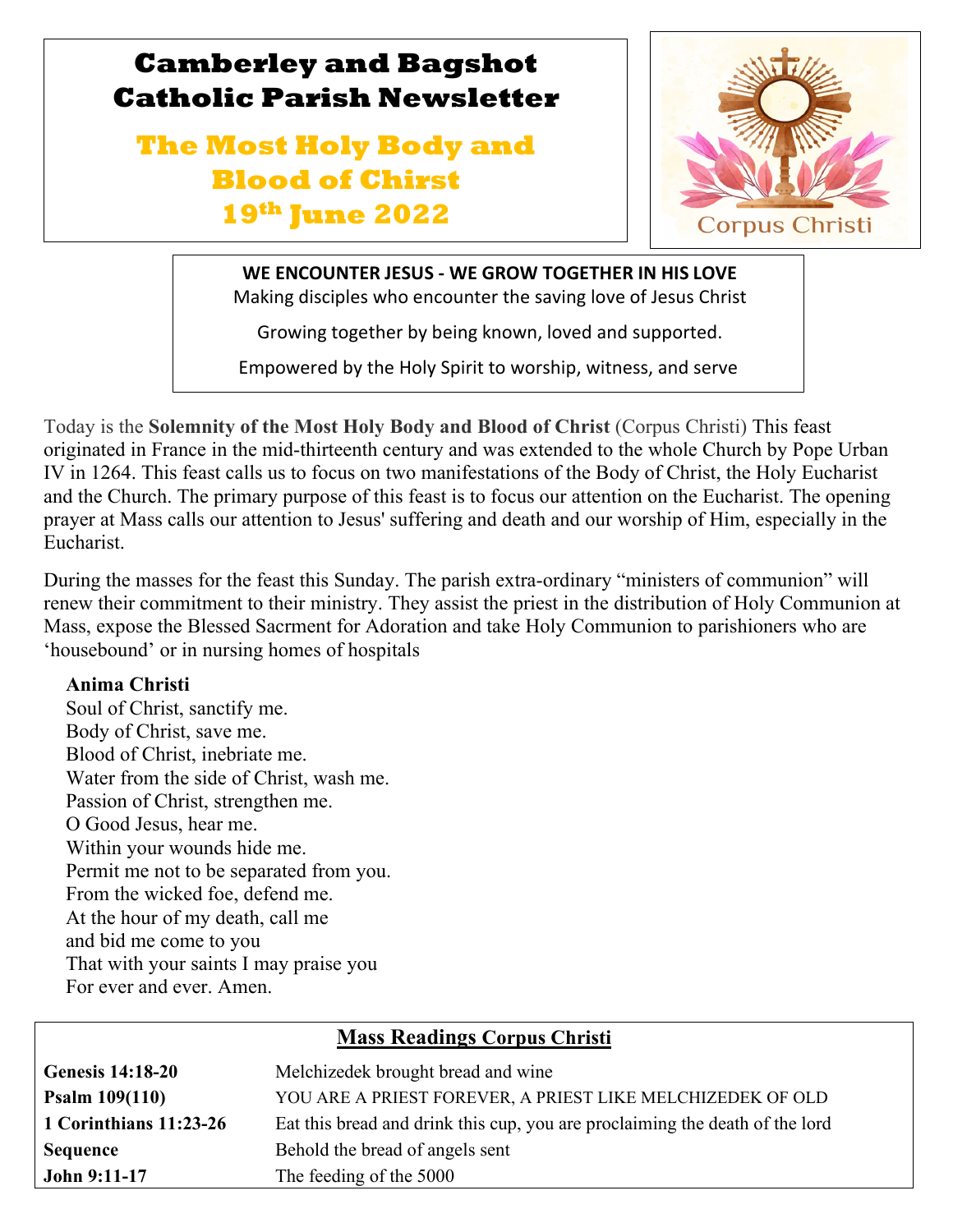# **Parish Timetable**

Holy Mass is broadcast live on the *[Camberley & Bagshot Catholic Parish Facebook Page](https://www.facebook.com/Camberley-Bagshot-Catholic-Parish-102099478101801/)*

| Saturday 18th June         | 9.00am             | Adoration, Rosary & Confessions St Tarcisius Church                 |  |  |
|----------------------------|--------------------|---------------------------------------------------------------------|--|--|
| Week 11 in Ord Time        | 10.00am            | St Tarcisius Church Kathleen Teress Kelly RIP<br><b>Holy Mass</b>   |  |  |
|                            |                    |                                                                     |  |  |
| Corpus Christi             | 5.00pm             | Ss Peter & John Church<br>Confessions                               |  |  |
|                            | 5.30pm             | Holy Mass Ss Peter & John Church<br>People of the Parish            |  |  |
|                            |                    |                                                                     |  |  |
| Sunday 19th June           | 9.15am             | Tani Shreeve & Family Intentions<br>Holy Mass St Tarcisius          |  |  |
| Corpus Christi             | 11.15am            | Holy Mass Christ the King Church<br>John Raynes RIP                 |  |  |
|                            |                    | Day for Life 2 <sup>nd</sup> Collection Collection                  |  |  |
|                            | 1.30 <sub>pm</sub> | Baptism of George Cutts St Tarcisius Church                         |  |  |
| <b>Monday 20th June</b>    | 9.15am             | Morning Prayer Christ the King Church                               |  |  |
| Week 12 in ord, time       | 9.30am             | Christ the King Church<br><b>Holy Mass</b>                          |  |  |
|                            |                    | Rachel Westwood (healing Intention)                                 |  |  |
|                            | 10.00am            | Intercession before the Blessed Sacament (30 minutes)               |  |  |
|                            |                    |                                                                     |  |  |
|                            | 6.00 <sub>pm</sub> | Live streamed Rosary                                                |  |  |
| Tuesday 21st June          | 9.15am             | Morning Prayer St Tarcisius Church                                  |  |  |
| St Aloyisius               | 9.30am             | St Tarcisius Church<br><b>Holy Mass</b><br>Diane Kelly Intentions   |  |  |
| Gonzaga, Relogious         |                    |                                                                     |  |  |
| Wed 22 <sup>nd</sup> June  | 9.15am             | Morning Prayer St Tarcisius Church                                  |  |  |
| St John Fisher &           | 9.30am             | <b>St Tarcisius Church</b><br><b>Holy Mass</b><br>Gordon Walham RIP |  |  |
| <b>Thomas More</b>         | 10am-12 noon       | Adoration of the Blessed Sacrament                                  |  |  |
| Thursday 23rd June         |                    | <b>NO MASS</b>                                                      |  |  |
| Friday 24th June           | 9.15am             | Morning Prayer<br>Ss Peter & John Church                            |  |  |
| THE MOST SACRED            | 9.30am             | <b>Holy Mass</b><br>Ss Peter & John Church<br>James Green RIP       |  |  |
| <b>HEART OF JESUS</b>      |                    |                                                                     |  |  |
| Saturday 25th June         | 9.00am             | Adoration, Rosary & Confessions St Tarcisius Church                 |  |  |
| The Immaulate Heart        | 10.00am            | <b>Holy Mass</b><br><b>St Tarcisius Church</b>                      |  |  |
| of Mary                    |                    | Confessions<br>Ss Peter & John Church                               |  |  |
| 13 <sup>th</sup> Sunday in | 5.00 <sub>pm</sub> | Confessions                                                         |  |  |
| <b>Ordinary Time</b>       | 5.30pm             | Holy Mass Ss Peter & John Church                                    |  |  |
| <b>Sunday 26th June</b>    | 9.15am             | <b>Holy Mass St Tarcisius</b><br><b>Annice Craig RIP</b>            |  |  |
| 13 <sup>th</sup> Sunday in | 11.15am            | Holy Mass Christ the King Church<br>People of the Parish            |  |  |
| <b>Ordinary Time</b>       |                    |                                                                     |  |  |
|                            | 1.00 <sub>pm</sub> | PARISH SHARED LUNCH Ss Peter & John Church                          |  |  |

'**My ChurchSuite'** is a database system by which parishioners are able to manage their own personal details and sign up for events. Please register at<https://cbparish.co.uk/cs-parishdatabase>

#### **Fr Pauls Engagements**

Monday 20th June 12 noon Senior Leadership Team Meeting Monday 20<sup>th</sup> June 7.30pm Mission Team at 11 Bell Place Tuesday 21st June 4.00pm New Altar Servers training St Tarcisius Church Wednesday 22nd June 7.00pm Mass at St Augustine's School **Future Events** 

**Sunday 24th July** 3.00pm Mass with the Anointing of the Sick at St Peter & John Church **Thursday 22nd September** Parish Review and Planning Meeting 7pm at SPJ Hall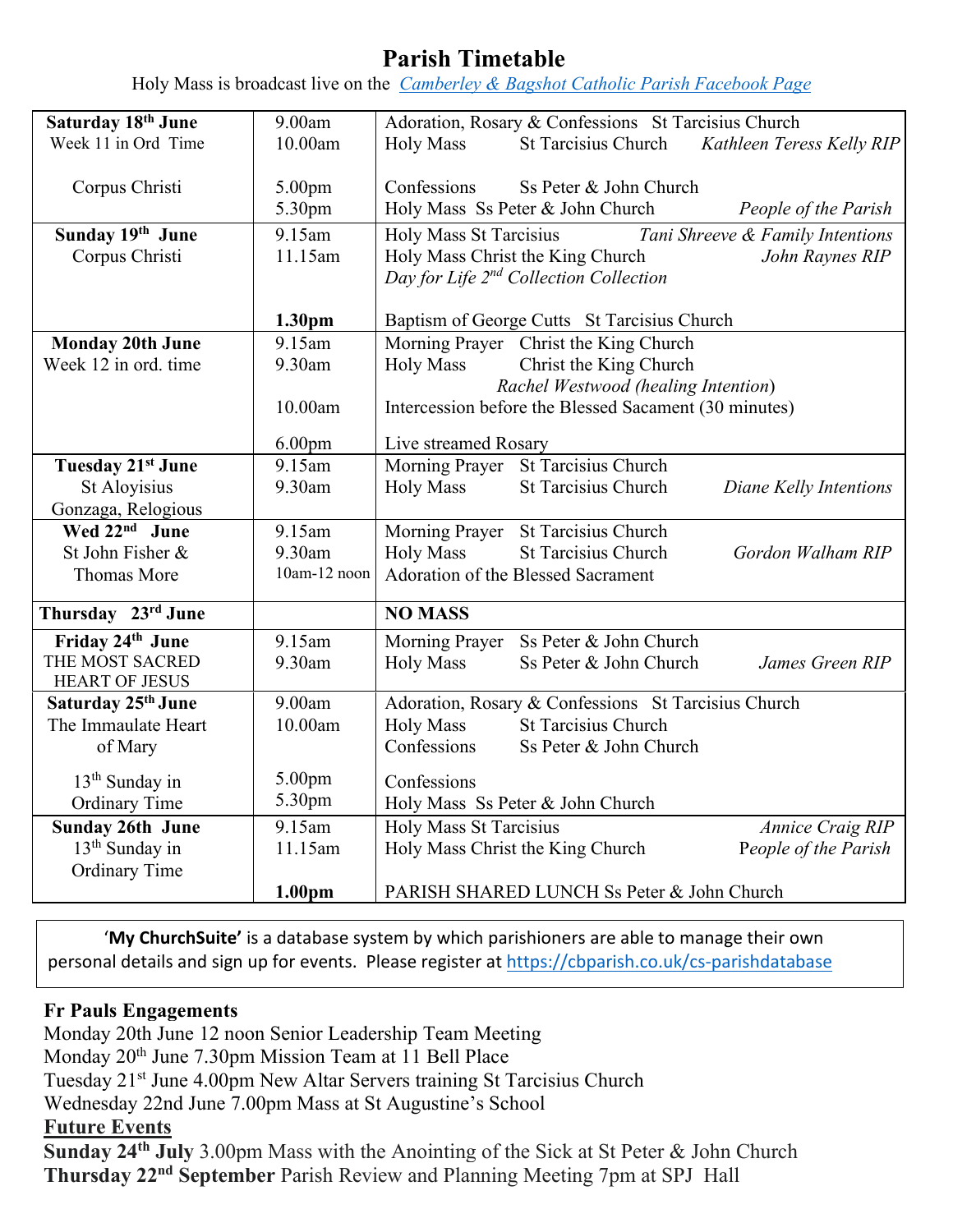

# **Parish Shared Lunch on Sunday 26th June from 1pm until 4pm at SPJ**

- Please contact Carole Ann to let her know what food you are bringing.;
- Contact her on casroycroft@aol.com or 07885 836 461
- soft drinks, tea and coffee will be provided
- Please bring other drinks with you.
- You are encouraged to bring rugs and chairs for outside;
- parents can bring balls or other outside toys for children to enjoy.
- There will be a Bouncy Castle for children 12 and under parents must remain with the bouncy castle to monitor their children whilst they are on this facility.
- There will be half hour sessions for upto 7yrs then 8 to 12yrs.
- o *There will be a raffle to raise money for a CAFOD project*

**Young Adults North Down Vocations Walk, Saturday 2 July 10.30am - 3pm.** Mass followed by an exploration of the local flora/fauna with opportunities to discuss life, the universe, and everything in between with two members of our diocesan vocations team, Fr Simon Hall and Fr Tristan Cranfield. Have your very best questions prepared! Contact Lizzie Wakeling lizzie.wakeling@abdiocese.org.uk



**Youth Alpha on Zoom first Friday of the months at 7.30pm** (young people in school years 7&8) The next meetings are,  $17<sup>rd</sup>$  June and  $1<sup>st</sup>$  July. MINISTRY Contact Fr Paul for the Zoom link

**Trinity Troopers Youth Club –** (Children in school years 4-7) Friday  $8<sup>th</sup>$  July 7.30pm – 8.45pm at St Tarcisius Hall contact Fr Paul [paul.turner@abdiocese.org.uk](mailto:paul.turner@abdiocese.org.uk) 

# **Financial Giving to the Parish**

- Monthly Standing Orders can be set up using online banking or by writing to your bank **Bank: HSBC Account name: RCD A&B Camberley and Bagshot Parish Account number: 31077368 Sort code: 40 05 20**
- Cheques, made payable to **'The Camberley and Bagshot Catholic Parish'**, please write "Parish Offering" on the back of the cheque and send to the Parish Office.
- If you are a taxpayer you can contribute to the Parish via the **Gift Aid scheme.** If you would like find out more about the Gift Aid Scheme, or you need numbered envelopes, please phone Roger Woodham on 01276 29037.

## **Second Collections**

18<sup>th</sup>/19<sup>th</sup> June Day for Life Collection 25<sup>th</sup>/26<sup>th</sup> June Peter's pence

## **Baptisms**

Anabelle Victoria Krauze Sunday 10<sup>th</sup> July 1.30pm Mass at St Tarcisius Church Filipa Grace Barreto Saturday 16<sup>th</sup> July 10am Mass at St Tarcisius Church<br>Gabriel De Silva Sunday 17<sup>th</sup> July 1.30pn at St Tarcisius Church Sunday 17<sup>th</sup> July 1.30pn at St Tarcisius Church

**Refugee Crisis Coffee Morning with Bishop Richard on Saturday 25 June at 11.30am** Bishop Richard will be hosting an informal coffee morning to discuss our response to the refugee crisis, at St Gabriel's Hall, Billingshurst, RH14 9QH. To preserve a free place [please sign up here.](https://eur02.safelinks.protection.outlook.com/?url=https%3A%2F%2Fabdiocese.us9.list-manage.com%2Ftrack%2Fclick%3Fu%3D6ad3715cf61665df736c264a6%26id%3D1fc5c700d0%26e%3D1f942c9333&data=05%7C01%7Cpaul.turner%40abdiocese.org.uk%7C1373acbc2f61448a184e08da3434e977%7C2bf5dbc217ef4efca1c9ab2dc4edefd0%7C0%7C0%7C637879699103419213%7CUnknown%7CTWFpbGZsb3d8eyJWIjoiMC4wLjAwMDAiLCJQIjoiV2luMzIiLCJBTiI6Ik1haWwiLCJXVCI6Mn0%3D%7C3000%7C%7C%7C&sdata=f396MJNMJkyikoY3LHLNQ7DKZgZk9HHi3ESlHy2S0PI%3D&reserved=0)



**New Altar Servers Training**; Fr Paul is running a training session this Tuesday 21st June 4pm at St Tarcisius for any children who wish to start altar serving. Parents of children who would like to start serving at our Sunday Masses should contact Fr Paul